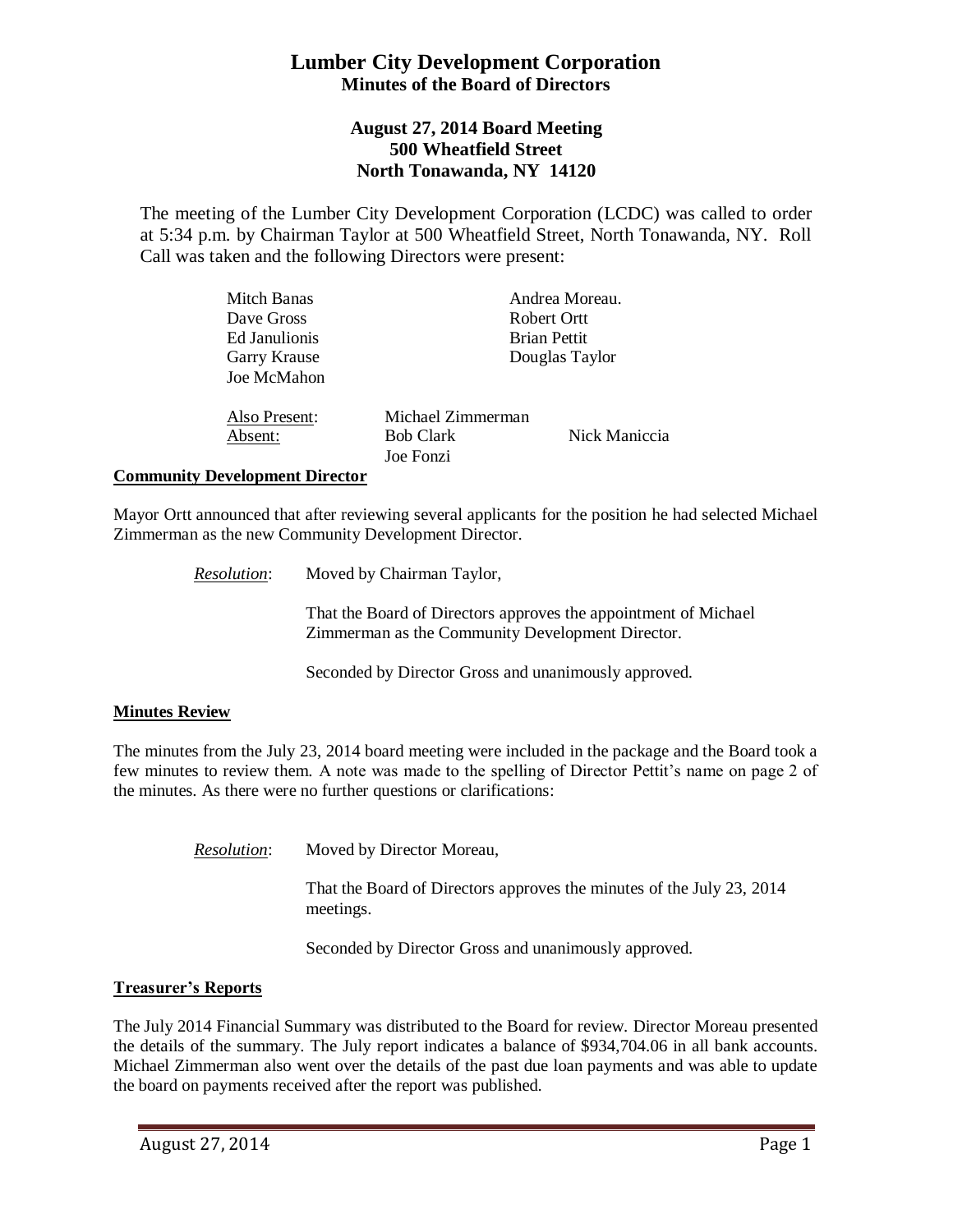*Resolution*: Moved by Director Gross,

That a motion is made to approve the Financial Summary, Loan Summary Report, and the Profit & Loss YTD report for July 2014.

Seconded by Director Pettit and unanimously approved.

### **Committee Reports**

| Finance/Loan/Audit: | The Finance/Loan/Audit Committee presented a loan request for |
|---------------------|---------------------------------------------------------------|
|                     | Thread Branders and a Grant Request for Choice FIT. Director  |
|                     | Moreau and Community Development Director Zimmerman went      |
|                     | over the details and answered all questions.                  |

- *Resolution*: Moved by Director Moreau,
	- That the Board of Directors approves a \$15,000 Grant to Choice FIT
	- Seconded by Chairman Taylor and unanimously approved.
- **Projects:** A projects summary report was distributed to the board. Michael Zimmerman went over the details of the document. The board discussed the projects and Michael Zimmerman answered all questions.
- **Personnel:** The Personnel Committee did not hold a meeting. Director Pettit welcomed back Joe Miranto to the Board and also welcomed Mitch Banas as a new member of the LCDC Board. At the request of Director Gross Director Banas gave the Board a brief introduction.
- **Marketing:** The Marketing Committee did not hold a meeting. Director Gross did open a brief discussion regarding marketing efforts including the website and potential print advertisement.
- Governance: The Governance Committee did not hold a meeting.

### **Old Business:**

**LCDC-North Tonawanda Commercial Property Marketing Agreement:** Michael Zimmerman informed the board that a contract is being drawn by the city attorney.

**Harry Sicherman/Strategic Planning Initiatives:** Included in the Board packet was an Economic Development Strategic Planning document that was prepared with assistance from H. Sicherman Co. Community Development Director Zimmerman went over the details of the document and answered all questions.

**City Projects Update:** Community Development Director Zimmerman updated the LCDC Board on the status of the following projects; Canal kayak launches, Gratwick Marina, Carnegie Art Center, Brownfield Opportunity Area Step 3 and Designation.

### **New Business:**

**Intern Opportunities:** Included in the Board packet was an email from Vicki Kessinger regarding an internship to perform a study on Oliver Street. Community Development